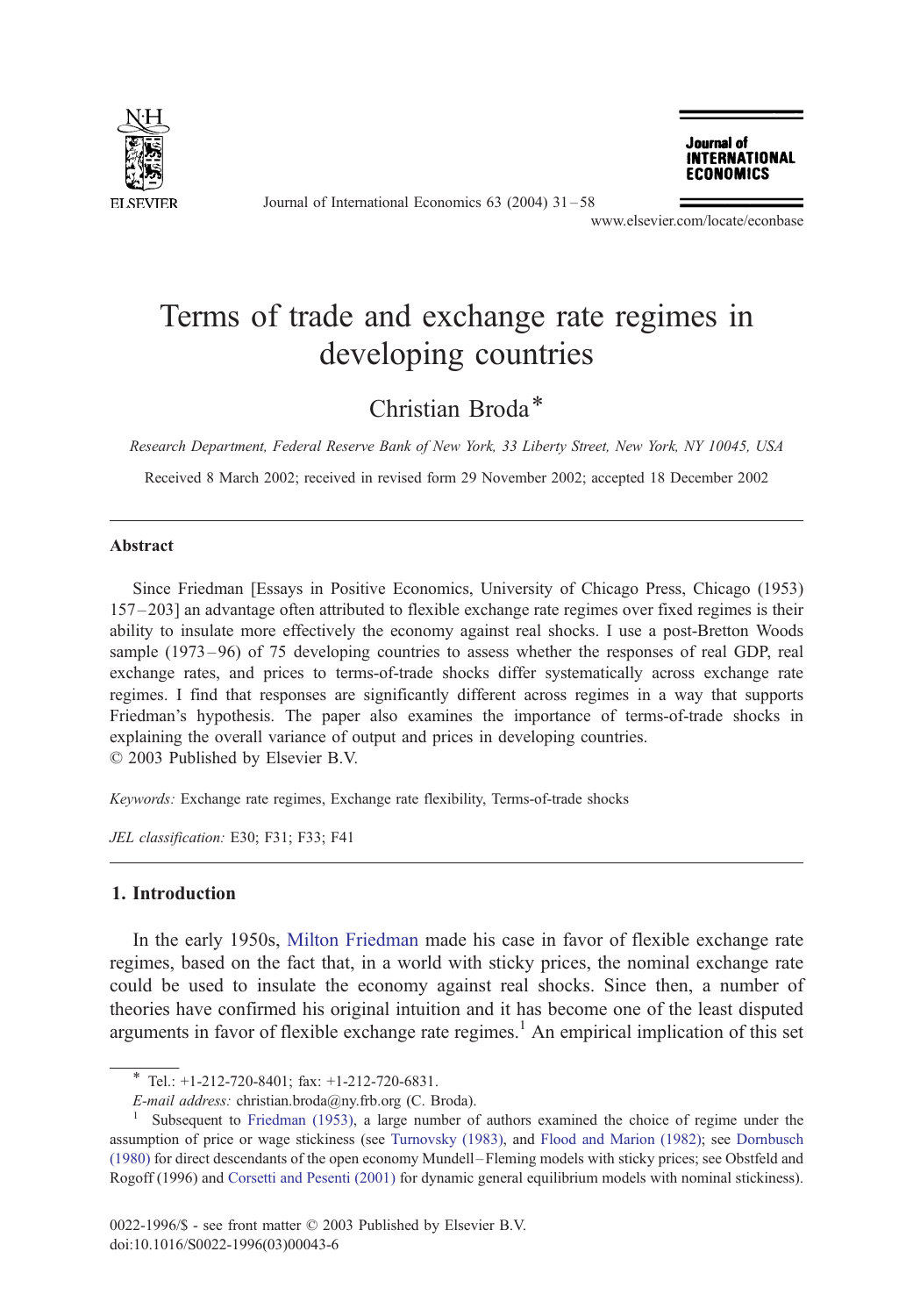of theories is that the short run response to real shocks should differ across exchange rate regimes. In particular, regimes that allow for a larger movement in relative prices should have smoother adjustment of output to real shocks. The aim of this paper is to test and quantify Friedman's hypothesis.

The reason why the exchange rate regime may matter is the presence of some kind of price stickiness. Friedman argued that when economies are hit by real shocks the countries that can change relative prices more quickly have smoother adjustment in terms of quantities. In particular, he noticed that in a world with sticky prices the speed at which relative prices adjust depends crucially on the exchange rate regime. Under a flexible regime, relative prices can adjust immediately through changes in the nominal exchange rate, while under fixed regimes the changes happen at the rate permitted by the nominal stickiness, which is usually much slower. Therefore, flexible regimes should have smoother quantity responses and quicker relative price adjustments to real shocks than do fixed regimes.<sup>2</sup> Once the nominal price stickiness is relaxed, differences across regimes should vanish.

Given the prominent role played by exchange rate regimes in developing countries, it is perhaps surprising that there is scant empirical work addressing the validity of Friedman's hypothesis. Most of the empirical literature on exchange rate regimes presents no direct test of the hypothesis addressed in this paper because it makes no distinction between nominal and real shocks. For instance, [Baxter and Stockman \(1989\),](#page--1-0) [Flood and Rose \(1995\),](#page--1-0) and [Ghosh et al. \(1997\)](#page--1-0) examine output and real exchange rate volatility across exchange rate regimes but do not distinguish between the contribution of real and nominal shocks in the volatility of those variables.<sup>3</sup> Aside from the greater variability of real exchange rates in countries with flexible regimes, they find little evidence of systematic differences in the behavior of other macroeconomic variables across regimes. By contrast, [Bayoumi and Eichengreen \(1994\)](#page--1-0) find that output and inflation in G-7 countries have responded differently to aggregate demand shocks under the Bretton Woods system and the regime of flexible rates that has prevailed subsequently. The focus of their paper, however, is different from the mechanism underlying Friedman's theory.

In this paper, in order to focus on Friedman's hypothesis, the analysis is restricted to a single real shock given by the terms of trade of a country (the ratio between export prices and import prices in the same currency). Evidence is presented suggesting that the terms-of-trade series can be treated as exogenous for the sample of developing countries examined. The exogeneity of the terms of trade helps to identify the response of real GDP, real exchange rate, and consumer prices to terms-of-trade changes across different regimes, eliminating the need for complex identification strategies and interpretations of estimated residuals. The sample used includes data for seventy-five developing countries from 1973 to 1996.

The findings of this paper provide ample empirical support for Friedman's hypothesis. The following results are obtained: (a) the short-run real GDP response to terms-of-trade

<sup>&</sup>lt;sup>2</sup> For instance, after a negative real shock, a currency depreciation reduces real wages precisely when labor demand is weak, and thus partially offsets the negative effect of the shock on output.

<sup>&</sup>lt;sup>3</sup> As is well-known from the seminal work of [Poole \(1970\),](#page--1-0) the predictions about the variances of output across exchange rate regimes depend on the source of the shocks. When real (nominal) shocks predominate the variance of output in pegs (floats) should be relatively larger.